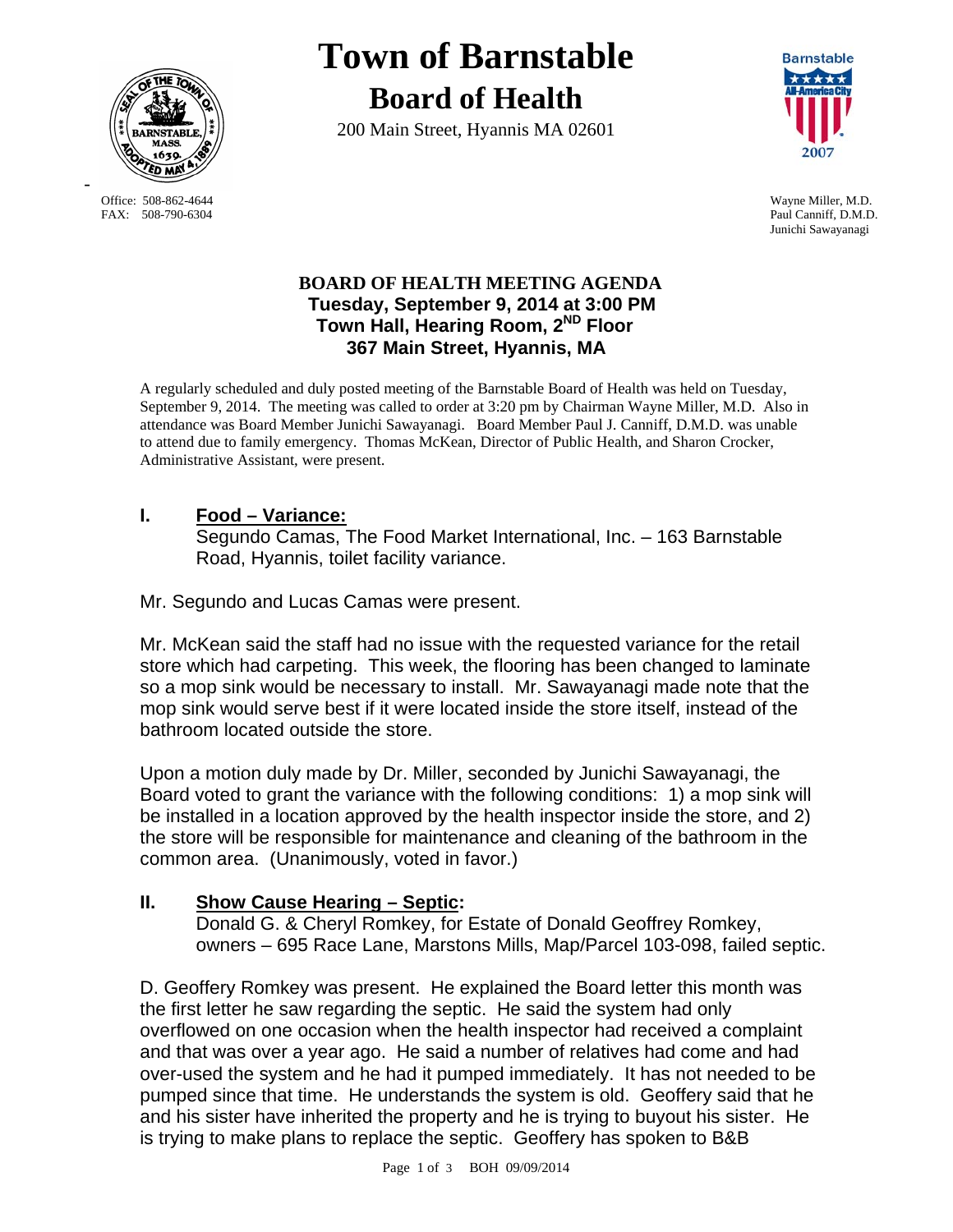Excavation and has spoken to the County. The County told him they will need a copy of something documenting that it has failed.

Upon a motion duly made by Dr. Miller, seconded by Junichi Sawayanagi, the Board voted to grant a deadline of repair extension of six months until March 2015. The Board will require the status of progress being made at the November 18, 2014 meeting. (Unanimously, voted in favor.)

## **III. Show Cause Hearing – Food:**

**POSTPONED UNTIL SEPTEMBER 17, 2014** Joann Lucas and Panagis Kappatos, owners, Egg & I Restaurant – 521 Main Street, Hyannis, recurrence of food violations (both critical and non-critical) during inspections on June 17, July 23, and August 28, 2014.

#### **IV. Proposed Policy: Holding Tanks / Public Meeting:**

Process for Seeking Approval; Notification of Abutters

There was discussion of the proposed policy. It was mentioned that Title V requires a tight tank to be 500% of the bedroom count (for a 5 bedroom house, the tight tank would need to be 2,500 gallons), with a minimum size of a 2,000 gallon tank for a one bedroom home). The smaller bedroom homes would not require pumping as frequently.

Dr. Miller suggested wording to be added under "item C" to inform people that the Board will make the determination of whether additional abutters are added to notification requirement.

Upon a motion duly made by Dr. Miller, seconded by Mr. Sawayanagi, the Board voted to adopt the proposed policy with the additional wording under "item C" that the Board will determine whether additional abutters may need to be notified, depending on the discussion at the Board meeting. (Unanimously, voted in favor.)

#### **V. Old / New Business:**

A. Approval of the Minutes –May, June, July, and August 2014.

Upon a motion duly made by Mr. Sawayanagi, seconded by Dr. Miller, the Board voted to accept the minutes for the May 13, 2014 meeting with one correction (page 3 item III, first sentence, Richard "Pimental". (Unanimously, voted in favor.)

Upon a motion duly made by Dr. Miller, seconded by Mr. Sawayanagi, the Board voted to accept the minutes for the June 25, 2014 meeting with the adjustment on page 1, item I, second paragraph…"designed". (Unanimously, voted in favor.)

July and August minutes will be continued.

B. Sun Center 2000 – Letter to MA Department of Public Health

The Board sent a letter back to the State in response to the MA DPH letter to the Board on the tanning salon. The Board responded that 1) the State's sequence of events was not correct and the Board provided the correct sequence and names, and 2) the State's regulation does not allow the local Boards to close a tanning establish immediately because the Boards are required to have a hearing on each